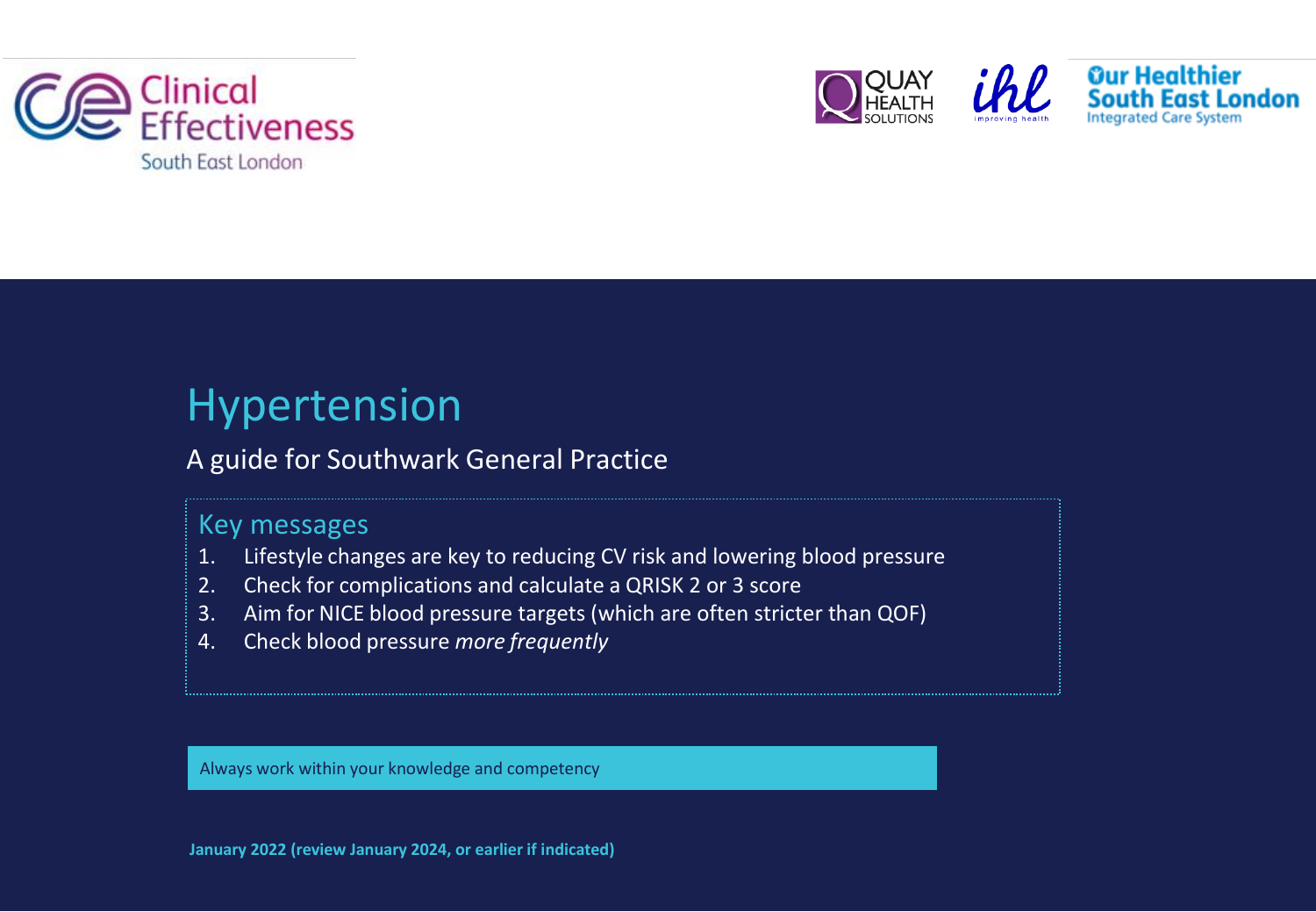# **Why focus on BP in Southwark?**

**Hypertension is a risk factor for having worse outcomes from Covid-19.**

**Treatment of high BP significantly reducesrisk ofstroke, IHD, heart failure and all cause mortality<sup>1</sup>**

- **Risk reduction**: Every 10mmHg reduction in systolic BP reduces risk of major CV events by 20%<sup>1</sup>
- **Under-treated:** 45% of Southwark patients <80 years, with hypertension, have a BP  $>140/90$ mmHg<sup>2</sup>
- **Under-diagnosed:** 27,650 people remain undiagnosed (prevalence =  $10.6\%$  vs. expected=  $19.2\%$ )<sup>1</sup>

**In Southwark, if we reduce the average systolic BP in people with hypertension by 10 mmHg, in one year, we could prevent<sup>1</sup> :**

- •**67 people from having <sup>a</sup> stroke**
- •**47 people from developing heart failure**
- •**49 people from developing IHD**
- •**178 deaths**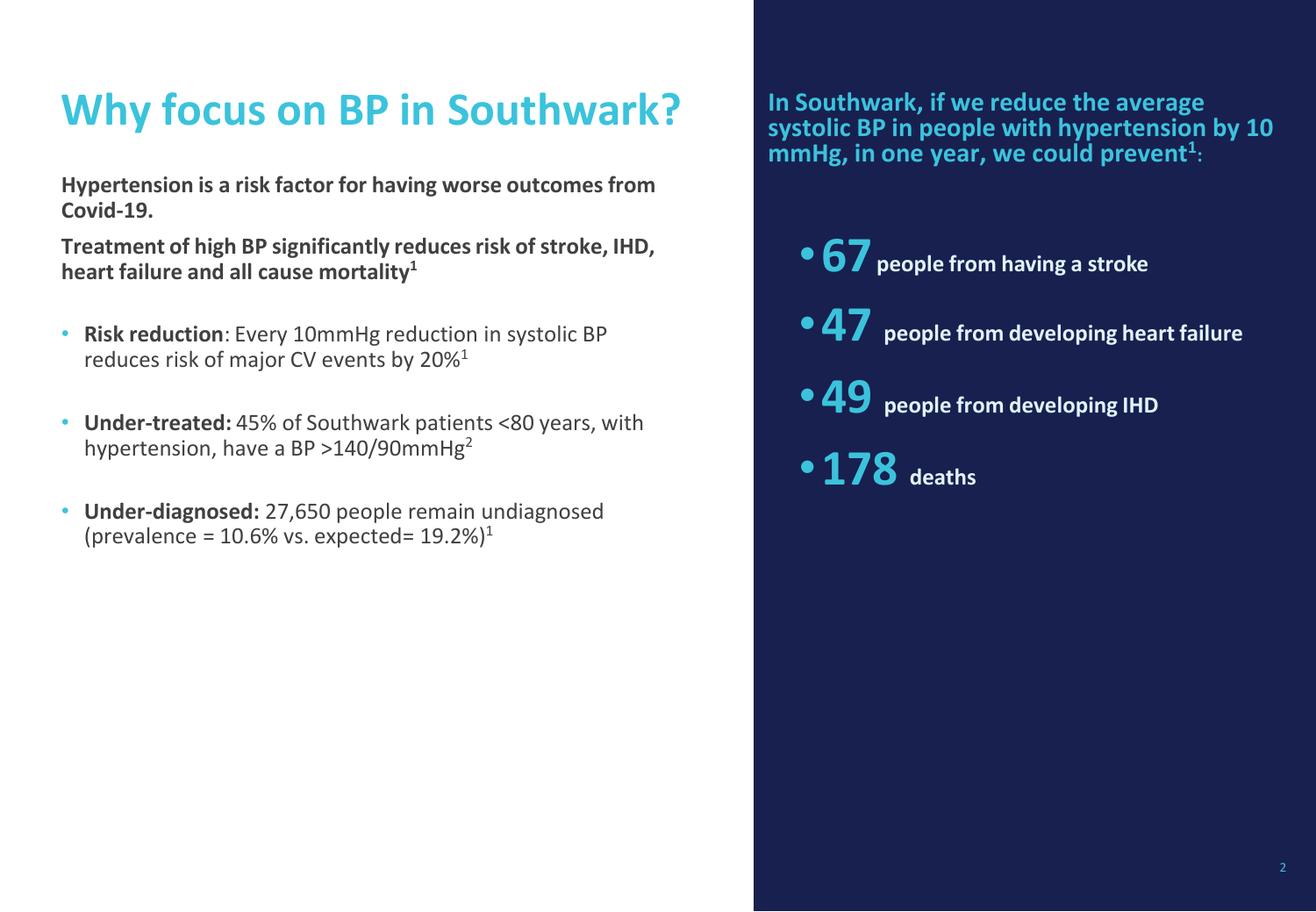### **Hypertension diagnosis and assessment, including for people with Type 2 diabetes (T2DM)**



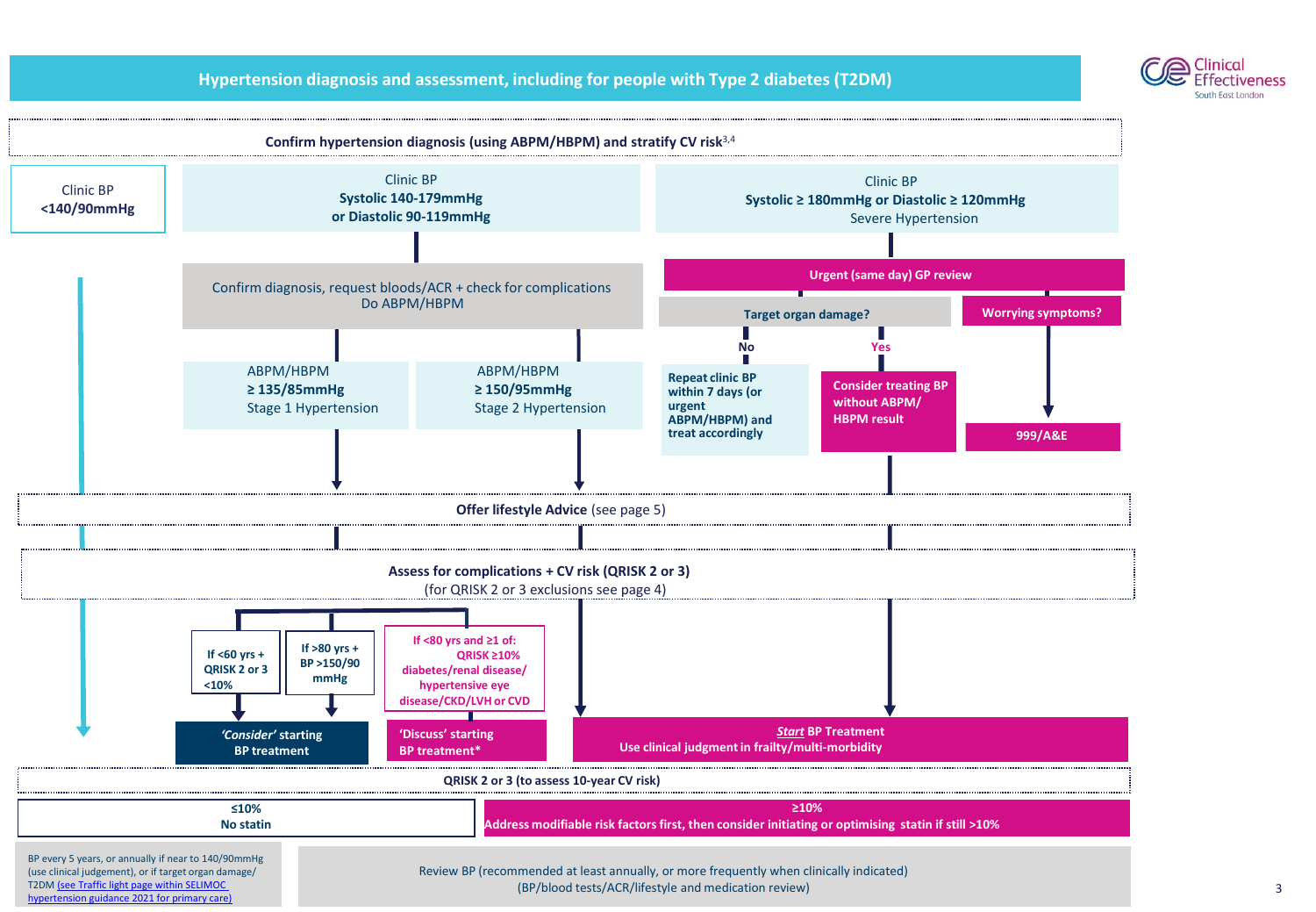|  |  | <b>Hypertension diagnosis: additional information</b> |
|--|--|-------------------------------------------------------|
|  |  |                                                       |



| <b>Diagnosing hypertension</b>                                                                                                                                                                                                                                                                                                                                                                                                                                                                                                                         |                                                                                                                                                                                                                                                                                                                                                                                                                                                                      |  |  |  |
|--------------------------------------------------------------------------------------------------------------------------------------------------------------------------------------------------------------------------------------------------------------------------------------------------------------------------------------------------------------------------------------------------------------------------------------------------------------------------------------------------------------------------------------------------------|----------------------------------------------------------------------------------------------------------------------------------------------------------------------------------------------------------------------------------------------------------------------------------------------------------------------------------------------------------------------------------------------------------------------------------------------------------------------|--|--|--|
| How to measure BP when considering a diagnosis of hypertension:<br>Measure blood pressure in both arms, if difference >15 mmHg, repeat measurements<br>If difference remains >15 mmHg, measure subsequent blood pressures in the arm with the higher<br>reading (note this on EMIS)<br>When to measure standing + sitting BP?<br>In DM, postural hypotension (systolic drop ≥20mmHg from sitting to standing), or age ≥80yrs<br>If significant drop/symptoms of postural hypotension, review medication and treat to BP target based<br>on standing BP | <b>Ambulatory BP monitoring (ABPM)</b><br>$\bullet$<br>Ensure sufficient readings - minimum 14 readings during waking hours.<br>Use daytime average BP for diagnosis<br>Home BP monitoring (HBPM)<br>Ensure a validated (and calibrated) BP machine is being used and advise to record two BP<br>readings every morning and evening for at least 4 days (ideally 7)<br>In practice, disregard the first day's readings and take an average of the remaining readings |  |  |  |
| <b>Assessing complications</b>                                                                                                                                                                                                                                                                                                                                                                                                                                                                                                                         | <b>Assessing Cardiovascular (CV) risk: QRISK</b>                                                                                                                                                                                                                                                                                                                                                                                                                     |  |  |  |
| Look for complications (target organ damage $-$ i.e. fundoscopy, urine dip, CV exam) + do a QRISK 2 or 3<br>Tests: renal profile, lipids, FBC, HbA1c, TFT, ACR, urinalysis for haematuria + ECG + fundoscopy<br>Record: smoking status, physical activity level, alcohol intake, BMI, [waist circumference], family<br>history [use Arden's BP EMIS Template]                                                                                                                                                                                          | As of December 2021, the QRISK2 'calculator' is integrated into EMIS. this may change<br>(responsibility for this lies with EMIS or Ardens), and QRISK 3 calculators can be found online here<br>The calculated CV risk is an estimate. Clinical judgement is required to adjust for factors that the<br>risk calculator does not take into account                                                                                                                  |  |  |  |
|                                                                                                                                                                                                                                                                                                                                                                                                                                                                                                                                                        | <b>QRISK 2 exclusions</b>                                                                                                                                                                                                                                                                                                                                                                                                                                            |  |  |  |
|                                                                                                                                                                                                                                                                                                                                                                                                                                                                                                                                                        | QRISK2 is not applicable to patients in the following groups: Type 1DM, CKD (eGFR<60 and /or<br>albuminuria), existing CVD/previous Stroke/TIA, familial hypercholesterolaemia and people >85<br>vears<br>For several conditions, QRISK2 will underestimate people's risk e.g., severe mental illness and<br>some rheumatological conditions (which are taken into account in QRISK3)                                                                                |  |  |  |
| When to refer a patient?                                                                                                                                                                                                                                                                                                                                                                                                                                                                                                                               |                                                                                                                                                                                                                                                                                                                                                                                                                                                                      |  |  |  |
| Suspect secondary causes OR patient <40 years?                                                                                                                                                                                                                                                                                                                                                                                                                                                                                                         | <b>Worrying symptoms?</b>                                                                                                                                                                                                                                                                                                                                                                                                                                            |  |  |  |
| If you suspect secondary causes in a patient of any age e.g. Cushing's, Conn's*<br>If <40 years + BP ≥140/90mmHg + no evidence of CVD, renal/hypertensive eye disease or diabetes.<br>The 10-year QRisk can underestimate the lifetime risk of CV events in this cohort. <sup>3</sup><br>In patients of African or Caribbean family origin, primary hypertension can present earlier, if in<br>doubt, consider A&G to discuss need for referral                                                                                                        | Life-threatening symptoms - new onset confusion, chest pain, HF, AKI<br>Accelerated hypertension - retinal haemorrhage, papilloedema<br>Suspected phaeochromocytoma - labile or hypotension, headache, pallor, palpitations, abdo<br>pain, excessive sweating <sup>17</sup>                                                                                                                                                                                          |  |  |  |
|                                                                                                                                                                                                                                                                                                                                                                                                                                                                                                                                                        |                                                                                                                                                                                                                                                                                                                                                                                                                                                                      |  |  |  |
|                                                                                                                                                                                                                                                                                                                                                                                                                                                                                                                                                        |                                                                                                                                                                                                                                                                                                                                                                                                                                                                      |  |  |  |

erythematous, polyarteritis nodosa, retroperitoneal fibrosis, obstructive sleep apnoea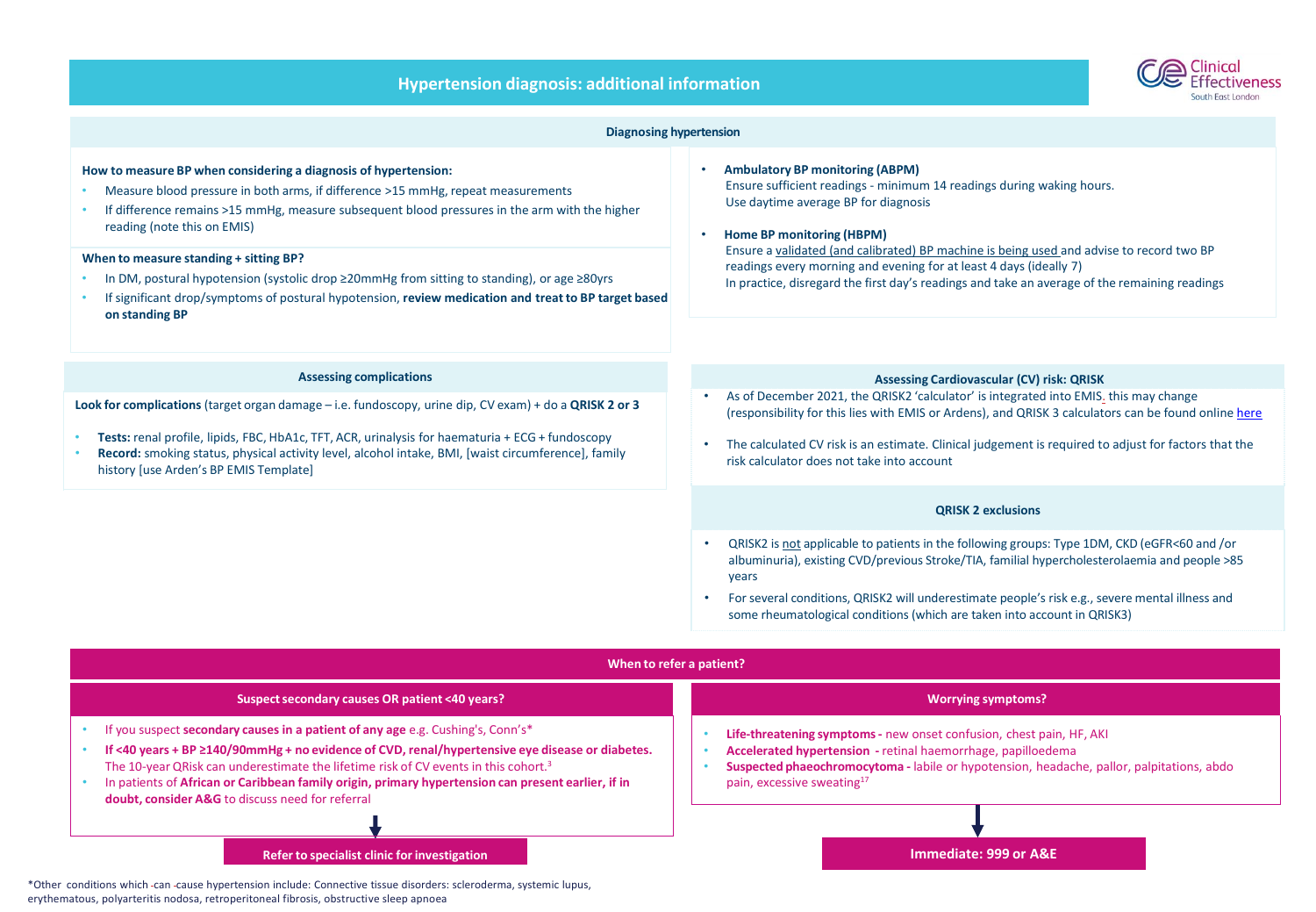

### **Impact of life-style changes on BP<sup>6</sup>**

| <b>Action</b>                 | <b>Recommendation</b>                                                                         | <b>Approx. systolic BP reduction</b> |
|-------------------------------|-----------------------------------------------------------------------------------------------|--------------------------------------|
| <b>Reduced weight</b>         | Aim for ideal body weight                                                                     | 5-20mmHg/10kg loss                   |
| <b>DASH diet</b>              | Consume a diet rich in fruits, vegetables, low-fat dairy with reduced saturated and total fat | $8-14$ mm $Hg$                       |
| <b>Reduced salt intake</b>    | Reduced dietary sodium intake (<1 teaspoon/day)                                               | 2-8mmHg                              |
| Increased exercise            | Regular aerobic physical activity (at least 30 min/day, most days of the week)                | 4-9mmHg                              |
| <b>Reduced alcohol intake</b> | Below or equal to 14 units/week                                                               | $2-4$ mm $Hg$                        |

Note: In addition, discourage consumption of excessive caffeine or caffeine-rich products.<sup>4</sup> Average BP reduction (systolic) from one anti-hypertensive drug= 12.5-15.5mmHg.<sup>7</sup> The effects of implementing lifestyle modific dependent, and could be greater for some individuals.<sup>6</sup> In the study used, stress management's impact on BP was variable.<sup>6</sup>

# **Which BP target? Aim for NICE BP targets4, 5, 8, <sup>9</sup>**

| <b>Which condition?</b>                    | Which cohort within the condition?                                                               | <b>NICE Clinic BP Target</b><br>• Use clinical judgment in frailty/multi-morbidity<br>Adjust BP target by 5mmHg for ABPM/HBPM | QOF BP Targets <sup>15</sup> 2021/2022                 |                                                                                |  |
|--------------------------------------------|--------------------------------------------------------------------------------------------------|-------------------------------------------------------------------------------------------------------------------------------|--------------------------------------------------------|--------------------------------------------------------------------------------|--|
| Hypertension,<br>including Type 2 Diabetes | Age <80yrs                                                                                       | ≤140/90mmHg                                                                                                                   | <b>Hypertension only</b><br>$\leq$ 140/90mmHg          | *Note <b>QOF</b> Target<br>for Hypertension in<br>T2DM is<br>$\leq$ 140/80mmHg |  |
| (but with no CKD)                          | Age $\geq 80$ yrs                                                                                | ≤150/90mmHg                                                                                                                   | Hypertension only<br>$\leq$ 150/90mmHg                 |                                                                                |  |
| <b>Diabetes</b>                            | <b>Type 2 Diabetes</b>                                                                           | Same as hypertension if no CKD                                                                                                | $\leq$ 140/80mmHg                                      |                                                                                |  |
|                                            | Type 1 Diabetes + no albuminuria                                                                 | $\leq$ 135/85mmHg                                                                                                             |                                                        |                                                                                |  |
|                                            | Type 1 Diabetes + albuminuria or $\geq 2$ features<br>of metabolic syndrome                      | $\leq$ 130/80mmHg                                                                                                             |                                                        |                                                                                |  |
| <b>CKD</b>                                 | ACR <70mg/mmol                                                                                   | ≤140/90mmHg                                                                                                                   | No QOF target                                          |                                                                                |  |
|                                            | ACR ≥70mg/mmol or co-existent Diabetes                                                           | $\leq$ 130/80mmHg                                                                                                             |                                                        |                                                                                |  |
| <b>IHD/PAD or TIA/Stroke</b>               | History of IHD/PAD                                                                               | ≤140/90mmHg                                                                                                                   | No QOF target for PAD, but for rest, based on age i.e. |                                                                                |  |
|                                            | History of TIA/Stroke<br>(if with severe bilateral carotid<br>stenosis: systolic BP 140-150mmHg) | $\leq$ 130/80mmHg                                                                                                             | <80yrs ≤140/90mmHg<br>≥80yrs $≤150/90mm$ Hg            |                                                                                |  |

Note: For people ≥80 years with hypertension and T2DM, CKD, PAD, CVD or TIA/Stroke, individual NICE guidance on these areas offers no age-specific BP targets for this cohort. However, NICE Hypertension guidelines (as menti of ≤150/90 mmHg for those ≥80 years with hypertension, but with frailty/multi-morbidity use clinical judgement.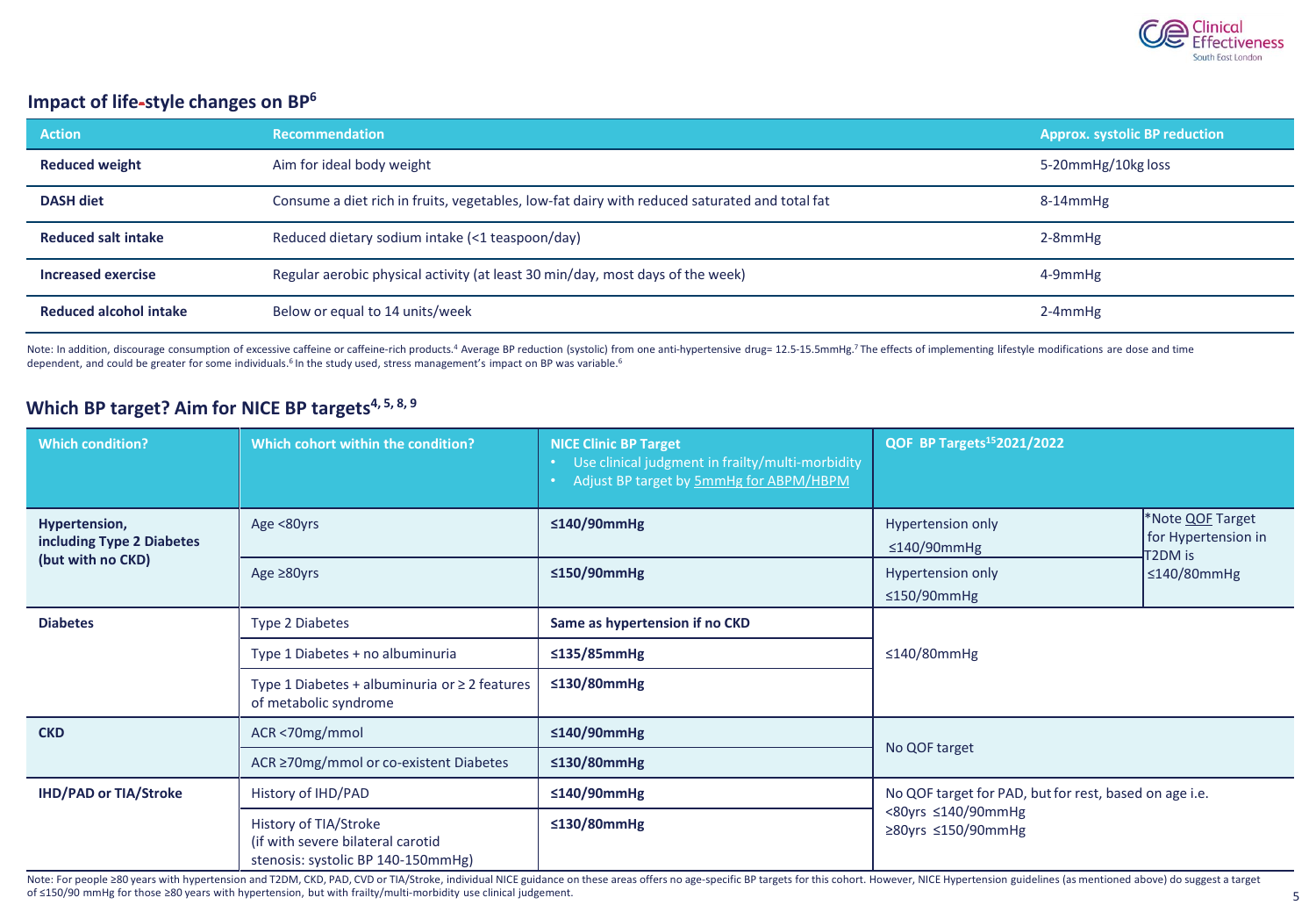### **Hypertension treatment3,4**





| <b>Hypertension in Chronic Kidney Disease<sup>9</sup></b><br>(CKD stages 3-5 i.e. eGFR <60ml/min)                                                                                                                     |                                                                |  |  |
|-----------------------------------------------------------------------------------------------------------------------------------------------------------------------------------------------------------------------|----------------------------------------------------------------|--|--|
| ACR<30 mg/mmol<br>Follow BP algorithm                                                                                                                                                                                 |                                                                |  |  |
| ACR $\geq$ 30 mg/mmol                                                                                                                                                                                                 | 1 <sup>st</sup> line: ACEI or ARB,<br>then follow BP algorithm |  |  |
|                                                                                                                                                                                                                       | eGFR corrections                                               |  |  |
| <b>Corrected eGFR</b><br>Latest NICE CKD guidance (August 2021) does not<br>recommend adjusting the estimation of glomerular<br>filtration rate (eGFR) in people of African-Caribbean or<br>African family background |                                                                |  |  |
| Women with pre-existing hypertension<br>contemplating pregnancy <sup>10</sup>                                                                                                                                         |                                                                |  |  |
| (page 9)                                                                                                                                                                                                              | Refer to specialist pre-conception counselling                 |  |  |
| Drugs to avoid at conception/in pregnancy<br>include: ACEI/ARB/thiazide or thiazide-like<br>diuretic (increased risk of congenital<br>abnormalities)                                                                  |                                                                |  |  |
| <b>NICE guidelines:</b><br><b>Stop ACEI/ARBs and change medication</b>                                                                                                                                                | (preferably within 2 working days of notification              |  |  |
| of pregnancy). Offer alternatives:                                                                                                                                                                                    | - Labetalol if no CI e.g. asthma, nifedipine or                |  |  |

- GSTT Obstetric Medicine advice
- **Target BP ≤ 135/85 mmHg**
- **Offer aspirin 75-150mg OD from week 12 of pregnancy**

Refer to **[Hypertension in](https://www.guysandstthomas.nhs.uk/our-services/maternity/care-during-pregnancy/high-blood-pressure-in-pregnancy.aspx#na) Pregnancy clinic (GSTT) ASAP**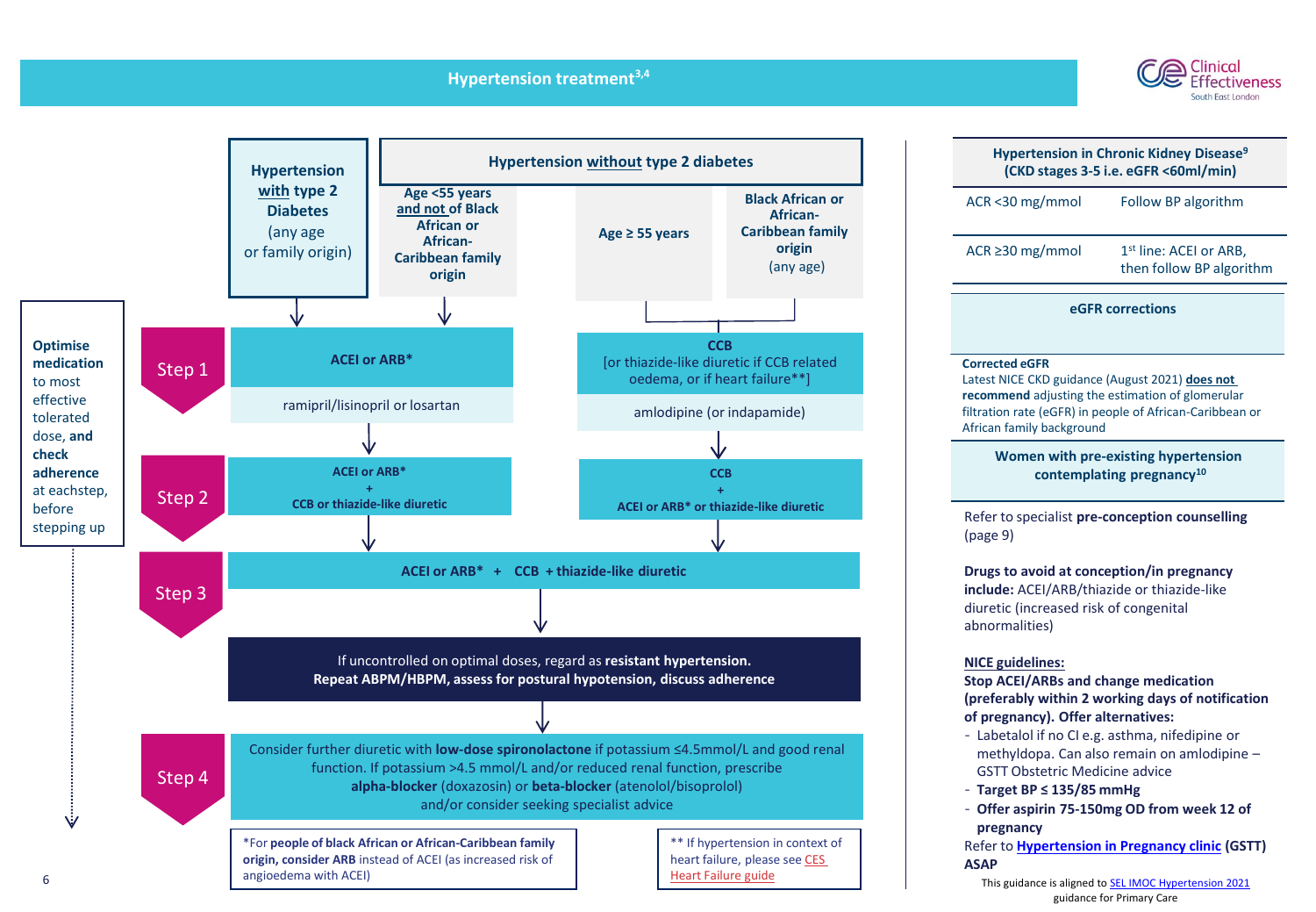|                           | Hypertension: preferred medication <sup>3, 4, 11, 12, 13, 14</sup> |                                                            |                                                                    |                                                                                                                                                                                                                                                                                                                                                                                                                                          |  |  |
|---------------------------|--------------------------------------------------------------------|------------------------------------------------------------|--------------------------------------------------------------------|------------------------------------------------------------------------------------------------------------------------------------------------------------------------------------------------------------------------------------------------------------------------------------------------------------------------------------------------------------------------------------------------------------------------------------------|--|--|
|                           | <b>Drug</b>                                                        | <b>Starting dose</b>                                       | Daily Range                                                        | Notes (These are not extensive, please refer to the latest BNF for further information, especially titration increments, cautions<br>and contraindications)                                                                                                                                                                                                                                                                              |  |  |
| <b>ACEIS</b>              | $1st$ Line:<br>Ramipril                                            | 2.5mg OD<br>$(1.25mg OD)$ in<br>frail/elderly<br>patients) | 2.5-10mg OD                                                        | For people of Black African or African-Caribbean family origin, consider ARB instead of ACEI (as risk of angioedema with<br>$\sim$<br>ACEI)<br>Check baseline renal profile (Na/K/Cr/eGFR). Hyperkalaemia may occur, therefore close monitoring of serum potassium<br>$\overline{\phantom{a}}$<br>is required                                                                                                                            |  |  |
|                           | $2nd$ line:<br>Lisinopril                                          | 10mg OD                                                    | 10-80mg OD<br>(usual maintenance dose 20mg OD for<br>hypertension) | Re-check renal profile within 2 weeks of initiation, or dose increase and then at least annually<br>Titrate ACEI/ARB up at 2-4 weekly intervals to achieve optimal BP control<br>Initiation/Dose titrations: If serum creatinine increases by >20% (or eGFR falls by >15%) - stop ACEI and seek specialist<br>advice. ACEI dose should only be increased if serum creatinine increases by less than 20% (or eGFR falls by less than 15%) |  |  |
| <b>ARBS</b>               | Losartan                                                           | 50mg OD<br>(25mg OD if >75yrs<br>old)                      | 50-100mg OD                                                        | after each dose titration, and potassium <5.5mmol<br>ACEI/ARB dose should be optimised before the addition of a second agent<br>Side-effects: Symptomatic hypotension can occur on first dosing - suggest to take at night. Dry cough with ACEI, consider<br>switch to ARB                                                                                                                                                               |  |  |
|                           | Candesartan                                                        | 8 <sub>mg</sub> OD                                         | 8mg-32mg OD                                                        | Caution: Do not combine an ACEI and an ARB to treat hypertension<br>For diabetic nephropathy ARB of choice: losartan and irbesartan                                                                                                                                                                                                                                                                                                      |  |  |
| <b>CCBs</b>               | Amlodipine                                                         | 5mg OD                                                     | 5-10mg OD                                                          | Increase after 2-4 weeks to maximum dose of 10mg OD<br>$\overline{\phantom{a}}$<br><b>Caution:</b> Interacts with simvastatin – consider switching to atorvastatin<br>Step 1: If amlodipine causes ankle oedema, consider using a thiazide-like diuretic instead of a CCB<br>CI: Unstable angina, aortic stenosis<br>Side effects include flushing and headaches at initiation; swollen ankles especially at higher doses                |  |  |
| Thiazide-<br>diuretics    | Indapamide (IR)                                                    | 2.5mg OD                                                   | 2.5mg OD                                                           | Check baseline renal profile, then after 2 weeks, then at least annually. If potassium <3.5mmol/L or eGFR <25ml/min, stop<br>indapamide and seek specialist advice                                                                                                                                                                                                                                                                       |  |  |
| Aldosterone<br>antagonist | Spironolactone                                                     | 25mg OD                                                    | 25mg OD                                                            | Step 4: Spironolactone is the preferred diuretic at step 4, but is an unlicensed indication in resistant hypertension (BNF)<br>Consider only if potassium ≤4.5mmol/L (caution in reduced eGFR <30ml/min, as increased risk of hyperkalaemia). Monitor<br>Na/K/renal function within 1 month and repeat 6 monthly thereafter<br>If K >4.5mmol/L should be stopped<br>$\sim$                                                               |  |  |
| $\alpha$ -B               | Doxazosin (IR)                                                     | 1 <sub>mg</sub> OD                                         | $2-16mgOD$<br>(or BD dosing when dose >8mg/day)                    | Consider at Step 4 if potassium ≥ 4.5mmol/L. Initial dose of 1mg usually increased after 1-2 weeks to 2mg OD<br>$\sim$<br>At doses above 8mg/day, consider split dosing from OD to BD to reduce BP variation<br>Caution: Initial dose postural hypotension, avoid in elderly as orthostatic hypotension risk<br>$\sim$                                                                                                                   |  |  |
|                           | Atenolol                                                           | 25mg OD                                                    | 25-50mg OD                                                         | Consider at Step 4 if potassium ≥ 4.5mmol/L.<br>$\overline{\phantom{a}}$<br>Beta blockers may be considered in younger people and in those with an intolerance/CI to ACEI or ARBs, women of                                                                                                                                                                                                                                              |  |  |
| $\beta - B$               | Bisoprolol                                                         | 5-10mg OD                                                  | 5-20mg OD                                                          | childbearing potential, co-existent anxiety/tachycardia/heart failure<br>Particular caution in T2DM: symptoms of hypoglycaemia may be masked<br>Caution: Increased risk of diabetes when beta-blocker is prescribed with a thiazide diuretic. Beta-blockers can cause<br>bradycardia if combined with certain CCBs e.g. verapamil/diltiazem<br>CI: Asthma, 2 <sup>nd</sup> /3 <sup>rd</sup> degree AV block, severe PAD<br>$\sim$        |  |  |
|                           | <b>Related Drugs</b>                                               |                                                            |                                                                    |                                                                                                                                                                                                                                                                                                                                                                                                                                          |  |  |
| <sub>S</sub>              | Atorvastatin                                                       | 20 <sub>mg</sub> OD                                        | 20-80mg OD                                                         | Please see SEL IMOC guideline on lipid management: medicines optimisation pathways (Sept 2021)<br>Primary prevention 20mg, secondary prevention 40-80mg (alternative is rosuvastatin)                                                                                                                                                                                                                                                    |  |  |

 **AKI SICK DAY RULES<sup>16</sup>** When patients have any of the following: **Vomiting, diarrhoea, or general dehydration** due to intercurrent Illness, advice to **STOP** taking the medicines listed below (restart after feeling well/after 24-48hrs of eating and drinking normally): • **ACE Inhibitors, ARBs, Diuretics**, Metformin, NSAIDs, Sulfonylureas, SGLT2 inhibitors (e.g. Empagliflozin) **7** *Primary Care Primary Care*) *7 7*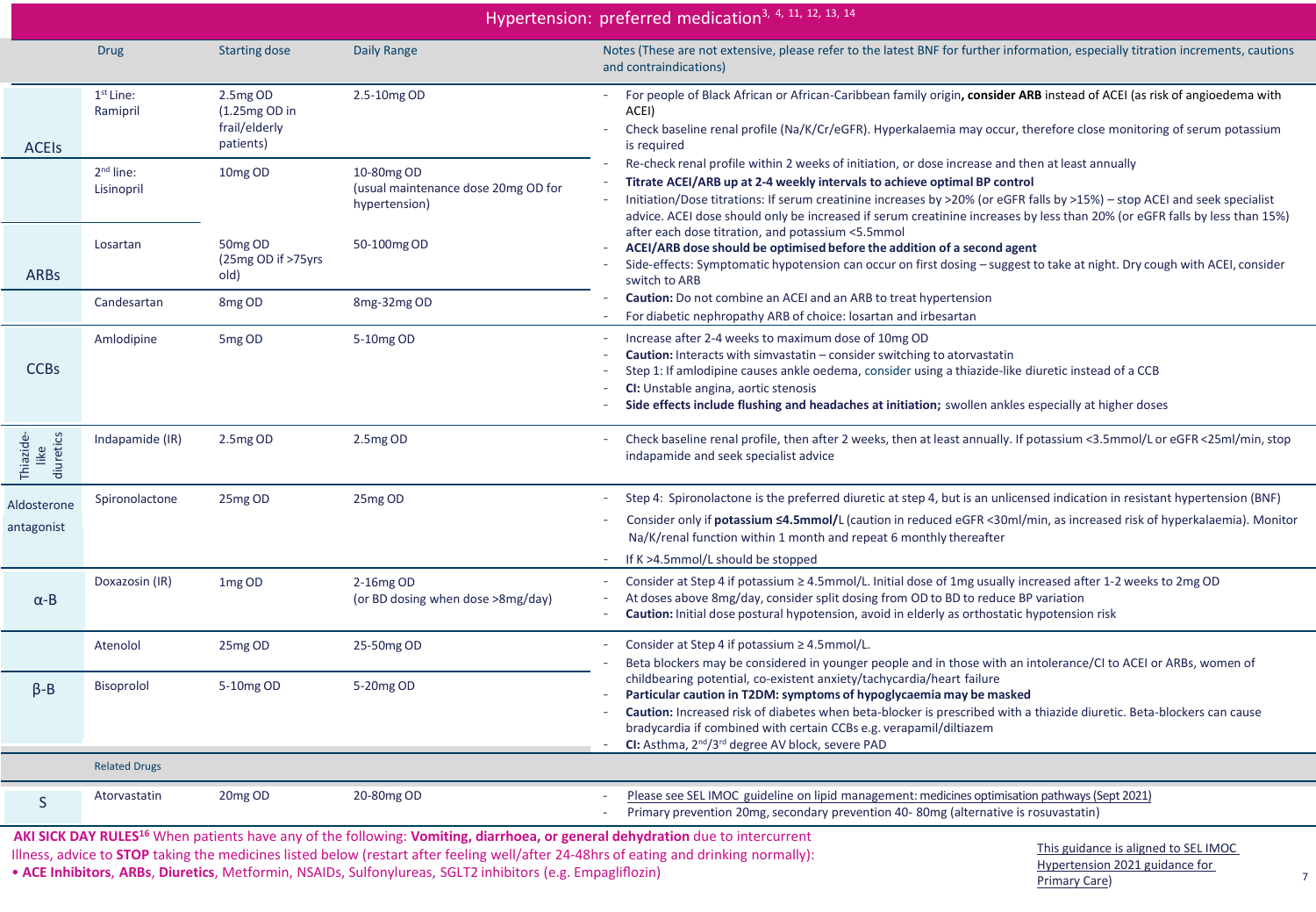## **Hypertension review (at least annual)**



|                                                                                                                                        | <b>Tasks/Activity</b>                                                                                                                                                                                                                                                                                                                                                                                                                                                                                                                                                                                                                                                                                            | Who?                                                                              | Where?                               | <b>Tools/Support</b>                                                                                                                                                                                                                                   |  |
|----------------------------------------------------------------------------------------------------------------------------------------|------------------------------------------------------------------------------------------------------------------------------------------------------------------------------------------------------------------------------------------------------------------------------------------------------------------------------------------------------------------------------------------------------------------------------------------------------------------------------------------------------------------------------------------------------------------------------------------------------------------------------------------------------------------------------------------------------------------|-----------------------------------------------------------------------------------|--------------------------------------|--------------------------------------------------------------------------------------------------------------------------------------------------------------------------------------------------------------------------------------------------------|--|
| <b>Review</b><br>planning at<br>practice level                                                                                         | Call/recall planning: Use Ardens/CES searches to help determine who to invite for review first e.g.<br>BP >160/100mmHg recorded in the last year vs. those that are well controlled.                                                                                                                                                                                                                                                                                                                                                                                                                                                                                                                             | Admin colleague<br>with clinician<br>support (GP<br>nurse/GP)                     | In practice or<br>remotely via EMIS  | EMIS searches e.g. CES Top priority<br>Searches/Ardens searches                                                                                                                                                                                        |  |
| <b>Pre-patient</b><br>review                                                                                                           | <b>Contact patient to:</b><br>Arrange bloods (renal function, FBC, lipids, HbA1c) & urine ACR<br>1.<br>2.<br>Arrange BP measurement (in practice/machine at home), at least annually                                                                                                                                                                                                                                                                                                                                                                                                                                                                                                                             | HCA/GP<br>Nurse/Pharmacist                                                        | Remote or F2F<br>In practice/at home | AccuRx text messages<br>Consider E-consult which has a BP<br>review page (which can be sent<br>via AccuRx) or the Doctaly Assist<br>Hypertension flow on WhatsApp                                                                                      |  |
| <b>Patient review</b>                                                                                                                  | Concerns + screen for symptoms/complications related to:<br>1.<br>Hypertension<br>Hypotension (dizziness/nausea/weakness/confusion, BP <90/60mmHg)<br><b>Review BP trend</b><br>2.<br>Review investigations: blood + urine ACR results<br>З.<br>Re-calculate QRISK 2 or 3 (if appropriate)<br>4.<br>Discuss risk-reduction + life-style: in context of QRISK 2 or 3 (BMI, smoking, alcohol,<br>5.<br>diet, activity) & COVID<br>Mind + Body: consider screening for mental health conditions<br>6.<br>Medication review: concerns, side-effects, compliance, adherence, ensure renal function<br>7.<br>satisfactory and adjust medications if needed.<br>Note that some drugs/substances can cause hypertension* | GP/GP Nurse/GP<br>Pharmacist                                                      | Remote or F2F                        | Arden's template (for correct coding,<br>annual review, medication review &<br>Vital 5** recording)<br>Brief-interventions around lifestyle                                                                                                            |  |
|                                                                                                                                        | Self-management<br>8.                                                                                                                                                                                                                                                                                                                                                                                                                                                                                                                                                                                                                                                                                            | GP/GP Nurse or<br>Social prescribing<br>link worker &<br>Patient/GP<br>pharmacist |                                      | Self-management resources - send links<br>via AccuRx:<br><b>British Heart Foundation resources</b><br>Understanding your BP<br>6 tips for reducing BP<br>BP and COVID-19<br>Online Community for patients<br>Online programme about BP for<br>patients |  |
|                                                                                                                                        | 9.<br>Follow-up plans: review BP monthly until it is at target                                                                                                                                                                                                                                                                                                                                                                                                                                                                                                                                                                                                                                                   | GP/GP Nurse/GP<br>Pharmacist/HCA                                                  |                                      |                                                                                                                                                                                                                                                        |  |
| *Drugs/other substances that can cause hypertension, include <sup>4</sup><br>**\/ital E: Hypertonsian, smaking, PML alsohol intake and |                                                                                                                                                                                                                                                                                                                                                                                                                                                                                                                                                                                                                                                                                                                  |                                                                                   |                                      |                                                                                                                                                                                                                                                        |  |

• combined oral contraceptives, corticosteroids, NSAIDs, sympathomimetics

- venlafaxine
- cyclosporine
- liquorice (present in some herbal medicines)
- alcohol, substances of abuse including cocaine

\*\*Vital 5: Hypertension, smoking, BMI, alcohol intake and mental health.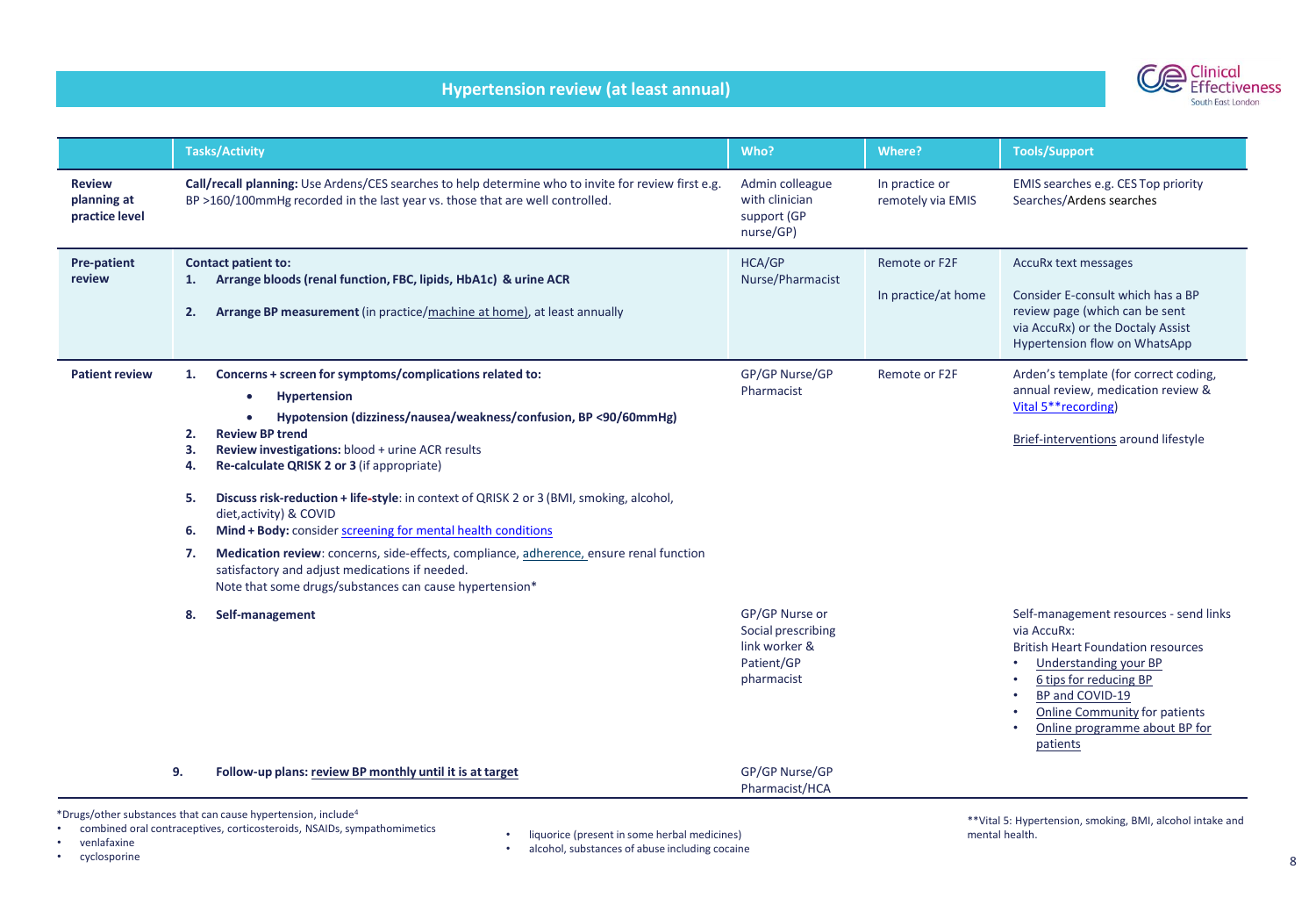

## Southwark Patient Support

#### **Patient resources**

- **Practice connected social prescribing link worker**
- **[Southwark](https://www.southwark.gov.uk/leisure-and-sport/free-swim-and-gym) free gym and swim**
- **Southwark Weight [management programme](https://www.guysandstthomas.nhs.uk/our-services/healthy-weight/overview.aspx)**
- **Healthy [weight advice and support in Southwark](https://www.southwark.gov.uk/health-and-wellbeing/health-advice-and-support/healthy-weight?chapter=4)**
- **[Southwark Sport and Leisure](https://www.southwark.gov.uk/leisure-and-sport)**
- **[Southwark Wellbeing Hub](http://www.together-uk.org/southwark-wellbeing-hub/the-directory/) Directory for community resources**
- **[NHS England » The NHS Digital Weight Management Programme](https://www.england.nhs.uk/digital-weight-management/)**
- **Southwark 'Exercise on Referral' Scheme** (see DXS)
- **British Heart Foundation: Preventing Heart Disease [\(resourcesfor](https://www.bhf.org.uk/informationsupport/publications/preventing-heart-disease) patients)**
- **[Home BP measurements](https://www.bhf.org.uk/informationsupport/support/manage-your-blood-pressure-at-home)**
- **[DASH](https://www.nhlbi.nih.gov/files/docs/public/heart/dash_brief.pdf) diet**
- **Stop [smoking](https://southwark.everyonehealth.co.uk/stop-smoking-service/) services**
- **[Southwark](https://southwark.everyonehealth.co.uk/) Healthy Lifestyle Hub**

**See also page 8 under self-management for excellent BHF patient support**

## Southwark Clinical Support

**Urgent telephone advice-** Consultant connect: Cardiology

**Non-urgent 'Advice & Guidance'-** Depending on the context: Hypertension clinic (GSTT), CKD clinic (GSTT), Diabetic medicine (GSTT/KCH), Obstetric medicine (GSTT), Pregnancy in Hypertension clinic (GSTT)

**Virtual hypertension clinics-** These are available for practices to organise via the community hypertension clinics (see below)

**Community hypertension clinic-** Referral criteria on form (see DXS). Can also provide hypertension drug related advice via email: [gst-tr.KHPCommunityCVD@nhs.net](mailto:gst-tr.KHPCommunityCVD@nhs.net)

**Specialist clinics-** Refer via eRS to: Hypertension clinic (GSTT/KCH), Pre-conception counselling clinic (GSTT), Pregnancy in [Hypertension](https://www.guysandstthomas.nhs.uk/our-services/maternity/care-during-pregnancy/high-blood-pressure-in-pregnancy.aspx#na) clinic (GSTT), Obstetric Medicine clinic (GSTT) – for pregnant women with multiple co-morbidities, [CKD clinic (GSTT), Diabetic medicine (GSTT/KCH)]

#### **Shared resources**

NICE has produced a document on shared decision making in the context of hypertension and it can be found [here](https://www.nice.org.uk/about/nice-communities/nice-and-the-public/making-decisions-about-your-care)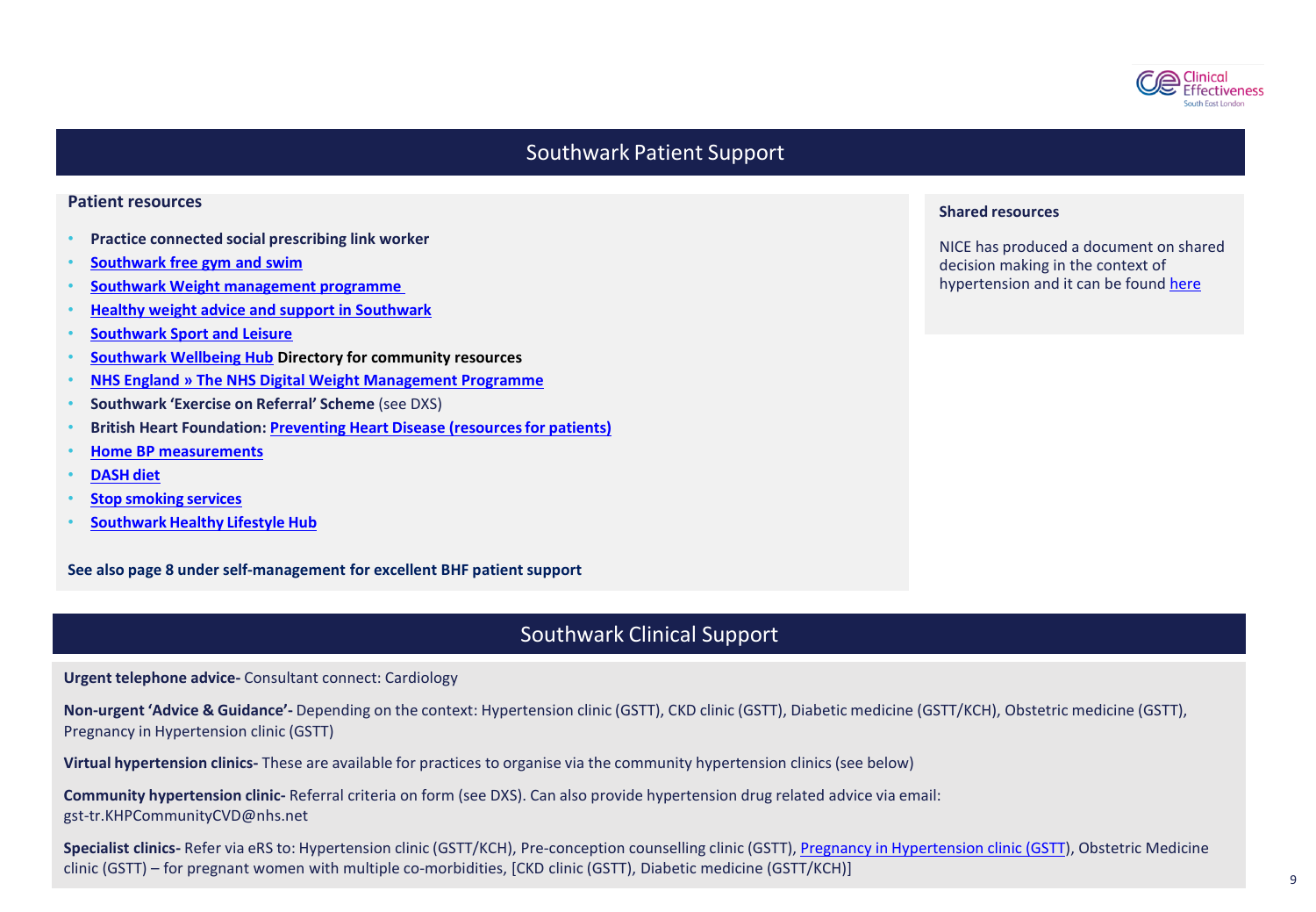#### **References**

1 British Heart Foundation: How can we do better? NHS Southwark CCG (updated 2018, source data QOF 2016/17)

2 QOF data analysis March 2021

3 SE London Area Prescribing Committee and SW London Medicines Commissioning Group (SELAPC): Managing Uncomplicated Hypertension, published Oct 2014, currently under review

4 NICE Guideline NG136 Hypertension in adults: Diagnosis and [Management, published](https://www.nice.org.uk/guidance/ng136/resources/hypertension-in-adults-diagnosis-and-management-pdf-66141722710213) Aug 2019, (accessed Jan 2021)

5 NICE Guideline NG17 Type 1 Diabetes in adults: Diagnosis and [Management,](https://www.nice.org.uk/guidance/ng17/resources/type-1-diabetes-in-adults-diagnosis-and-management-pdf-1837276469701) published Aug 2015, updated Dec 2020, (accessed Jan [2021\)](https://www.nice.org.uk/guidance/ng17/resources/type-1-diabetes-in-adults-diagnosis-and-management-pdf-1837276469701)

6 Simces, ZL, Ross SE & Rabkin, SW, 2012, Diagnosis of hypertension and lifestyle modifications for its management, BCMJ Vol 58(8): 392- 398

7 Wu J, Kraja AT, Oberman A, Lewis CE, Ellison RC, Arnett DK, Heiss G, Lalouel JM, Turner ST, Hunt SC, Province MA. A summary of the effects of antihypertensive medications on measured blood pressure. American Journal of Hypertension. 2005 Jul 1;18(7):935-42

8 Stroke and TIA, Clinical Knowledge Summaries (NICE), last [updated March](https://cks.nice.org.uk/topics/stroke-tia/management/secondary-prevention-following-stroke-tia/) 2017, (accessed Jan 2021)

9 NICE Clinical Guideline CG182 Chronic Kidney Disease in adults: assessment and [management, August 2021,](https://www.nice.org.uk/guidance/cg182/resources/chronic-kidney-disease-in-adults-assessment-and-management-pdf-35109809343205) [\(accessed](https://www.nice.org.uk/guidance/cg182/resources/chronic-kidney-disease-in-adults-assessment-and-management-pdf-35109809343205) Jan 2022)

10 NICE Clinical guideline NG133 Hypertension in pregnancy: diagnosis and [management,](https://www.nice.org.uk/guidance/ng133/resources/hypertension-in-pregnancy-diagnosis-and-management-pdf-66141717671365) published date: June 2019

11 British National Formulary, last updated Jan 2021

12 SE London Area Prescribing Committee and SW London Medicines Commissioning Group (SELAPC):Lipid management for the Primary and Secondary Prevention of Cardiovascular Disease (CVD) in Adults, published Oct 2016, review date Sept 2018

13 Consultation correspondence – Southwark CCG's Medicine's Optimisation Team, CVD community clinic Pharmacists, GSTT Cardiology Team, GSTT Obstetric Medicine Team

14 SE London Area Prescribing Committee and SW London Medicines Commissioning Group (SELAPC): BP monitoring for non-diabetic patients in primary care, published Oct 2014, review date Oct 2016

15 2021/2[2 GMS contract for Quality and Outcomes](https://www.england.nhs.uk/wp-content/uploads/2021/03/B0456-update-on-quality-outcomes-framework-changes-for-21-22-.pdf) Framework

16 [www.nice.org.uk/advice/KTT17/chapter/Evidence-context](http://www.nice.org.uk/advice/KTT17/chapter/Evidence-context)

17 NICE Clinical Guidance [CG181]: Cardiovascular disease: risk assessment and reduction, including lipid modification, updated 2016 (accessed Jan 2022).

#### **Acknowledgements**

CESEL guides are co-developed by SEL primary care clinicians and SEL experts (see below) and are localised to include brough specific pathways and resources. The guides go through a formal approval process including SEL Integrated Medicines Optimisation Committee (IMOC) for the medicines content, a local borough-based Primary Care Leads group and CESEL Steering Group with representation from SELCCG and PCNs, and borough-based Medicines Management Teams (MMT). CESEL would like to thank all our colleagues who participated and fed-back during the consultation process. **Approval:** January 2022

**Guide developed Guide developed by Clinical Effectiveness South East London: Southwark leads**

#### **Abbreviations**

#### **α-B – Alpha-blocker**

**ABPM –Ambulatory blood pressure monitoring**

**ACEI– Angiotensin converting enzyme inhibitor**

**ACR – Albumin-creatinine ratio**

**A&G – Advice & Guidance**

**AKI – Acute kidney injury**

**ARB- Angiotensin II receptor blocker**

**β-B – Beta-blocker**

**BD – Twice daily dosing**

**BMI – Body mass index**

**BP – Blood pressure**

**CCB – Calcium channel blocker**

**CI - Contraindication**

**CKD – Chronic kidney disease**

**Cr – Serum creatinine**

**CV - Cardiovascular**

**CVD – Cardiovascular disease**

**DASH** diet – Dietary approaches to stop **hypertension diet**

**DXS – Point-of-care tool for EMIS Web**

**ECG – Electrocardiogram (12-lead)**

**eGFR – Estimated glomerular filtration rate**

**eRS – Electronic referralsystem**

**FBC – Full blood count**

#### **GSTT – Guy's & St Thomas' NHS Trust**

**HF – Heart failure**

**K – Serum potassium**

**KCH – King's College Hospital NHS Trust**

**HbA1c – Haemoglobin A1c**

**HBPM – Home blood pressure monitoring**

**IHD – Ischaemic heart disease**

**IR – Immediate release**

**LVH – Left ventricular hypertrophy**

**Na – Serum sodium**

**NSAID – Non-steroidal antiinflammatory drug**

**OD – Once daily (dosing)**

**PAD – Peripheral arterial disease**

**QOF – Quality and outcomesframework (contract)**

**QRISK\*-refers to QRisk 2 or 3 -an algorithm that predicts 10-year CVD risk. EMIS is currently using QRISK2 (although QRISK3 was released in 2017)**

**Renal profile – this includes serum sodium/potassium/creatinine/eGFR**

**S- Statin**

**SELAPC – South East London Area Prescribing Committee**

**TFT – Thyroid function blood tests**

**TIA-Transient ischaemic attack**

**T2DM – Type-2 diabetes**